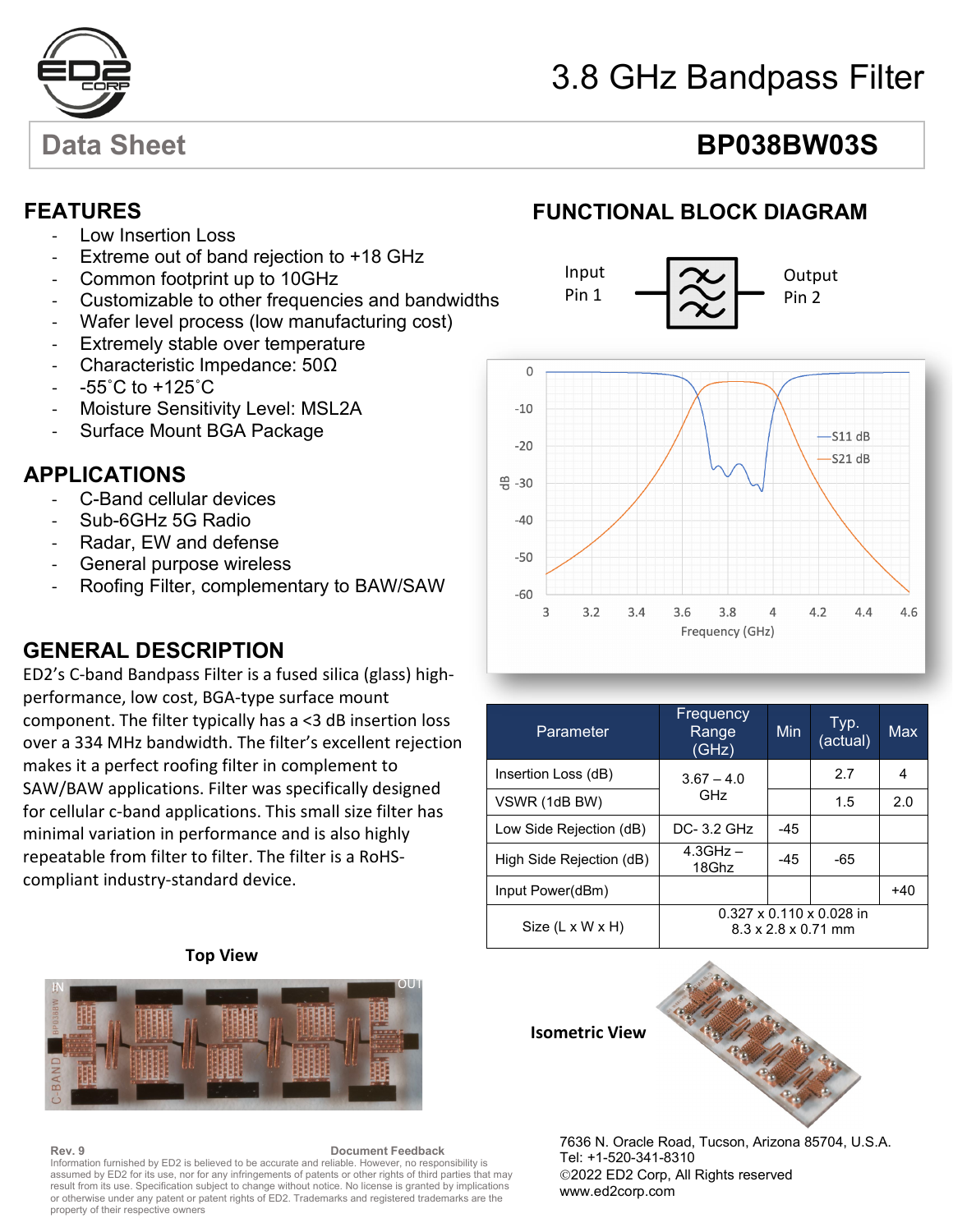

# 3.8 GHz Bandpass Filter

# Data Sheet **BP038BW03S**





**Rev. 9 Document Feedback** Information furnished by ED2 is believed to be accurate and reliable. However, no responsibility is assumed by ED2 for its use, nor for any infringements of patents or other rights of third parties that may result from its use. Specification subject to change without notice. No license is granted by implications or otherwise under any patent or patent rights of ED2. Trademarks and registered trademarks are the property of their respective owners

7636 N. Oracle Road, Tucson, Arizona 85704, U.S.A. Tel: +1-520-341-8310 2022 ED2 Corp, All Rights reserved www.ed2corp.com